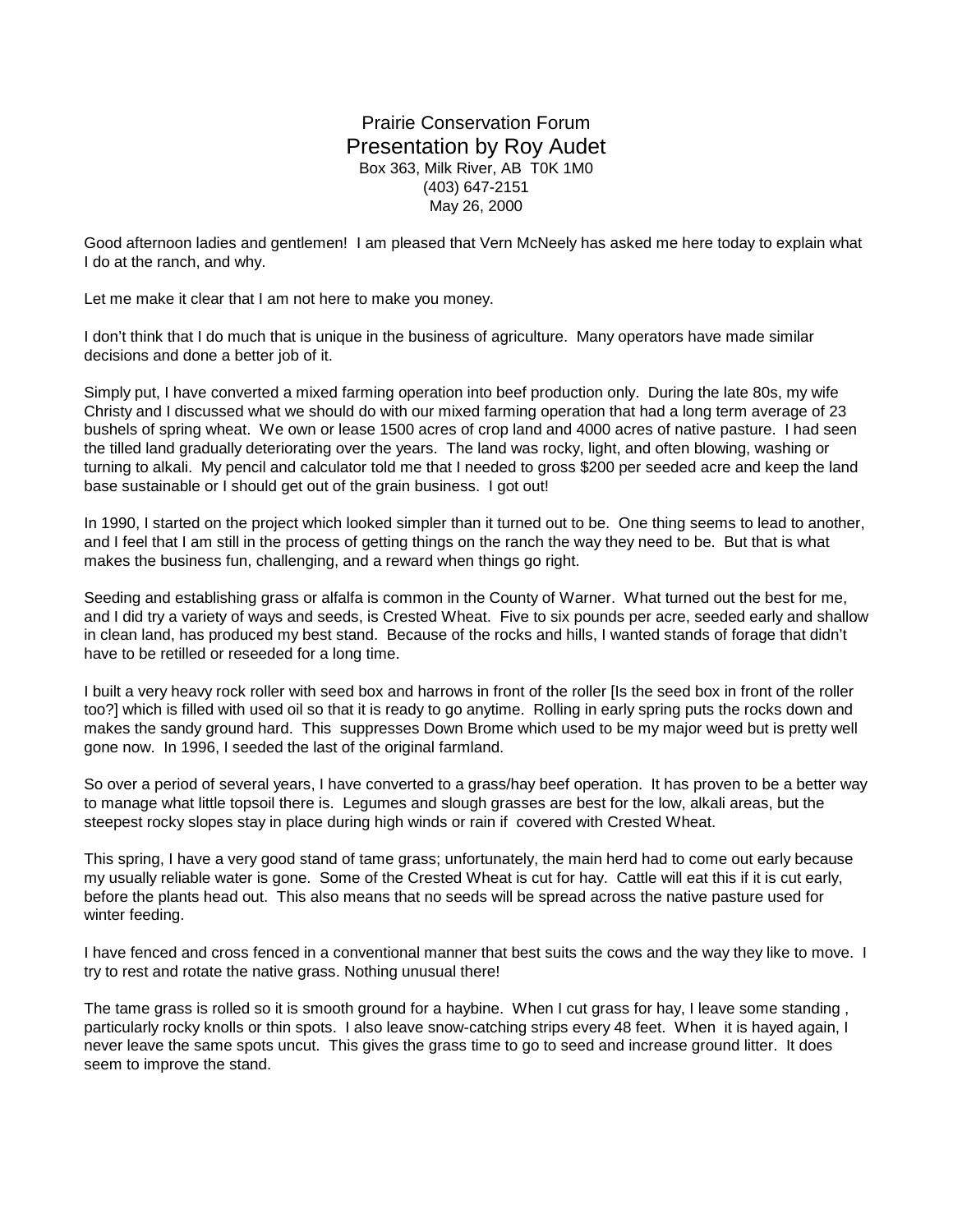An irrigation pivot uses water pumped from the river to grow alfalfa for supplemental feeding. About 150 cows and calves are carried on the ranch right now, and this can increase some after wet years.

The ranch buildings and corrals are in an old flood plain of the Milk River, just downsteam of Writing On Stone Provincial Park, so I have always been careful not to offend a tourist or environmentalist. I have had the high banks at the building sloped and rocked, and have nearly a mile of river fenced from cattle. The river banks along this area show no erosion and have a good grass cover.

This was done a number of years ago and I had expected to get a growth of cottonwood or willow along the bank. We even tried to plant trees there and shoot the beaver, but it just didn't work. The last few years, I have tried fencing beaver and deer out of small areas and have had good luck getting cottonwood and willow to start on their own. With some experimenting, I have come up with a reasonable tree guard that is cow, beaver and deer proof. I now have plains cottonwood trees on the river flats that look like they could make the 100 years plus it takes to get a real mature cottonwood.

Because the corrals are right beside the river, I have sloped the river flat through the corrals and east one quarter mile so that any runoff from the yard that used to run into the river now drains into a large area of brush that is mostly Buffalo Berry.

Wintering and feeding cows more intensively also brought me more problems and answers. I process round bales on the ground for the cows. I found that a permanent feeding ground can turn out quite a mess that is mostly weeds. So what I do now is rotate feeding areas. I try to process my bales evenly on a large area of native grass. Then in early spring or chinooks, I use pasture harrows to spread the litter and manure. I try not to feed on that area again for two winters. The extra litter and nutrients have really improved the native grass.

One of the large areas of brush that is close to the buildings has been fenced and I call it my storm shelter. If a herd of cows is left access to brush and trees for the whole winter they will browse and scratch it to death. I keep the cows out until the weather is such that they actually need shelter. There is enough maneuvering room that I can process feed in the shelter. With the winters we have been having, the trees just keep getting better and the gates stay closed. A little side benefit to this shelter is that it is now thick enough that I keep a good population of overwintering pheasants.

I encourage deer hunting, with foot access only, in an effort to keep the high numbers under control. I search for people with tags, but try to have only one group on the land at a time. Even so, I needed to build a fence around the alfalfa hay stacks.

Three or four years ago, I phoned Greg Hale of Cows and Fish to ask him some questions about winter feeding on riparian areas. Mister Hale came down a couple of times and gave me advice and opinions about the feeding areas. Since that time, both the Counties of Warner and Forty Mile have become involved with Cows and Fish concerning the riparian areas of the Milk River.

An environmental assessment of the Milk River valley was done in the summer of 99, from Coffin Bridge down to and including the Ross Ranch. This assessment gives the ranchers an inventory or benchmark to verify any change whether due to grazing practices, wildlife or climate change. In the fall of 99, an off-stream water storage dugout was built on my place as a cost-share demonstration site. It includes a fully-fenced, ramped dugout. I had great hopes for this, as it sits in an undergrazed grass field. but there was no runoff in the spring of 2000 as you know.

This gives you kind of an overview of what I do to raise beef along the Milk River. In my situation, the native pasture was used more effectively by adding the crested wheat and alfalfa for spring and winter feeding. My major savings were in reduced machinery costs. These would not have been possible if I had kept even a little cropland. The ranch is a better place than it was, and I feel better about my role in managing it. But the job is far from over: I know that we never get it all done. There is never enough money or time.